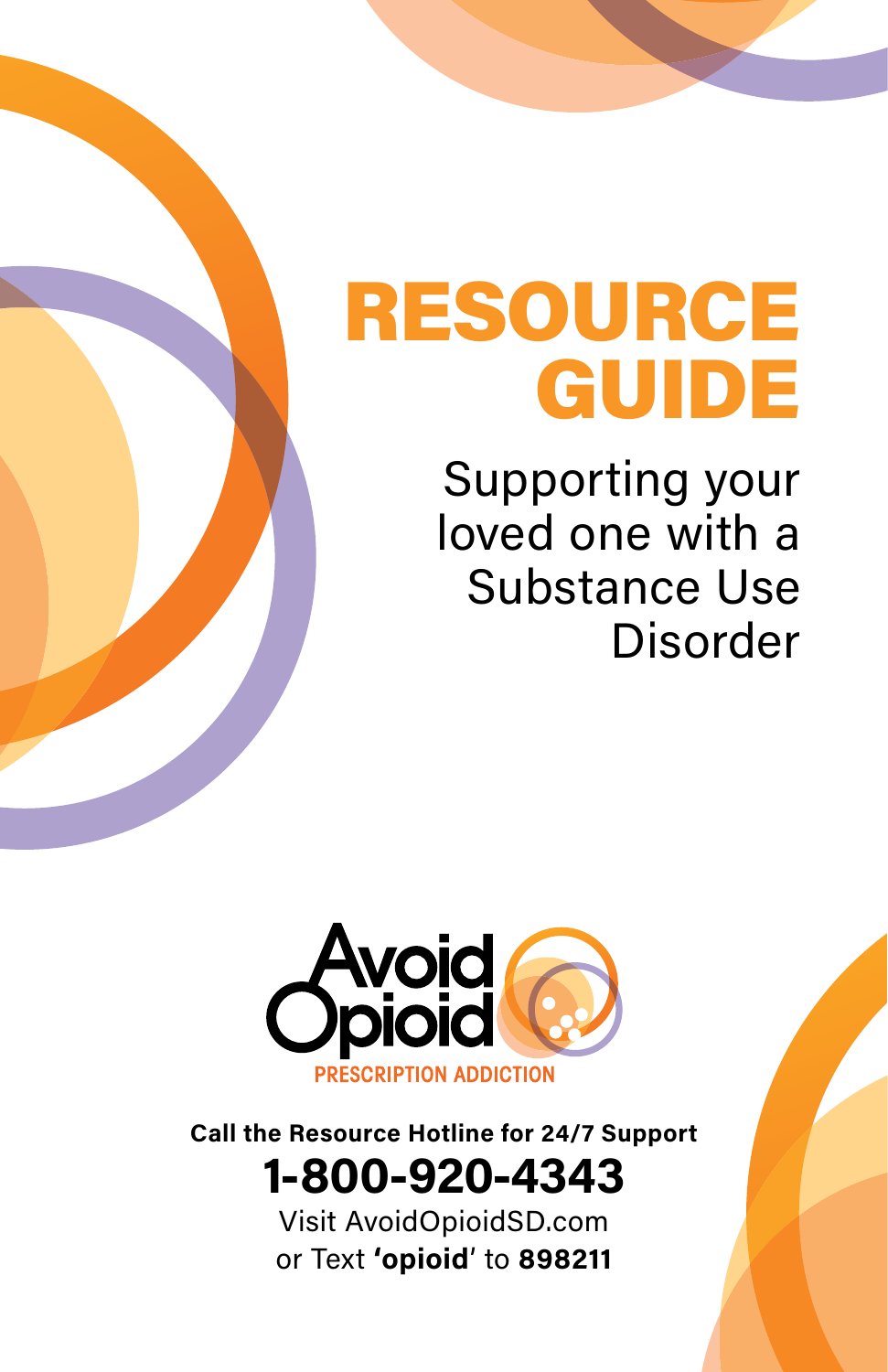

#### **ACKNOWLEDGMENTS**

This publication was developed by the Helpline Center in partnership with the South Dakota Department of Social Services. For more information, call the Resource Hotline at 1-800-920-4343.

#### **FUNDING STATEMENT**

Funding for this guide was made possible by grant number 2H79TI081711 from the Substance Abuse and Mental Health Services Administration (SAMHSA). The views expressed in written materials or publications and by speakers and moderators do not necessarily reflect the official policies of the Department of Health and Human Services; nor does mention of trade names, commercial practices, or organizations imply endorsement by the U.S. Government.

#### **ELECTRONIC ACCESS AND PRINTED COPIES**

This publication may be ordered or downloaded by visiting [www.avoidopioidsd.com/find-help/searchable-database.](http://avoidopioidsd.com/searchable-database)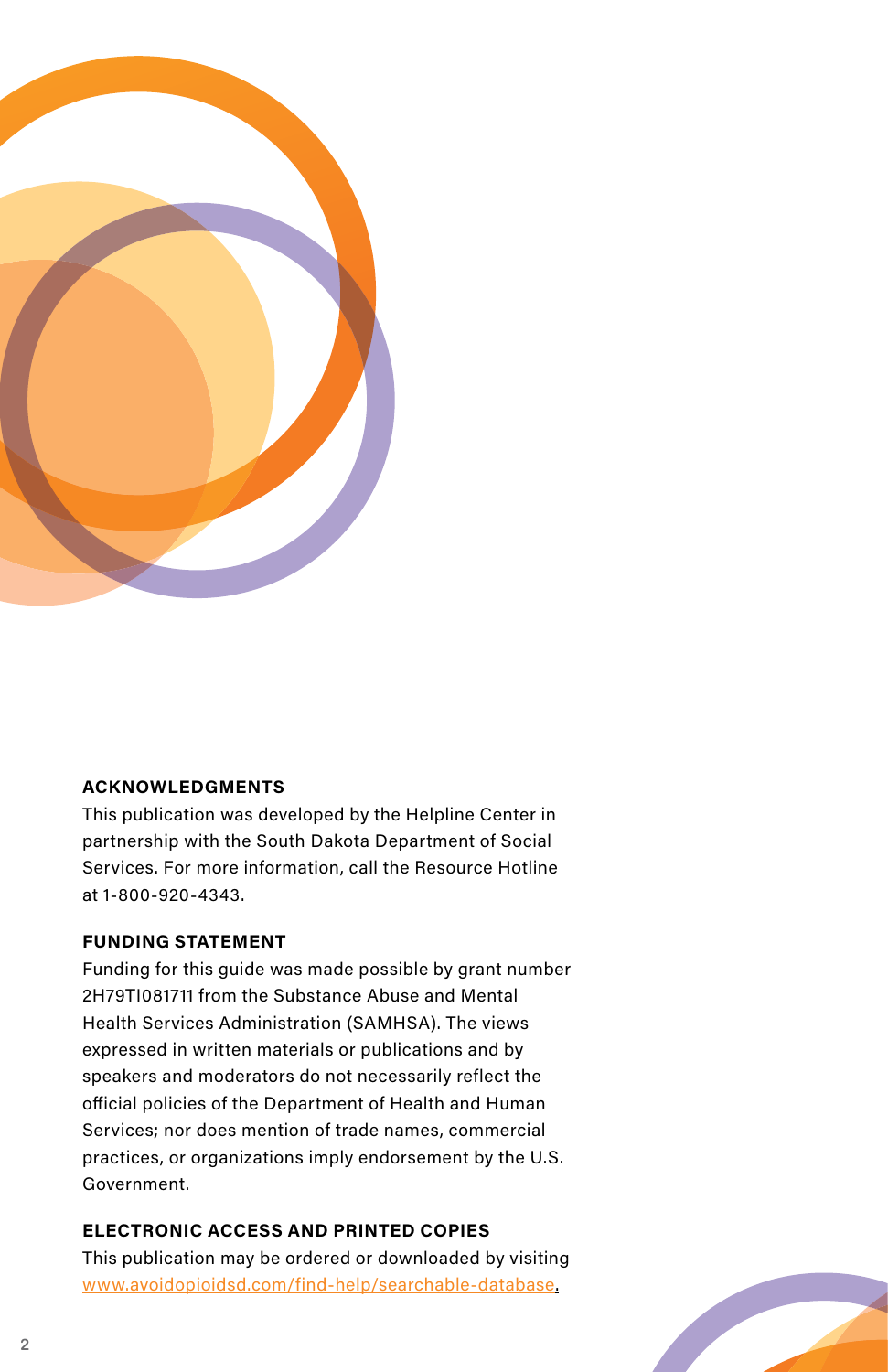

# Table of **Contents**

| ADDITIONAL STEPS TO KEEP LOVED ONES SAFE11      |
|-------------------------------------------------|
| SAFELY DISPOSE OF UNUSED MEDICATIONS  12        |
| SUBSTANCE USE DISORDER INVOLUNTARY COMMITMENT15 |
| NEXT STEPS IN THE COMMITMENT PROCESS 16         |
|                                                 |
|                                                 |
|                                                 |
|                                                 |

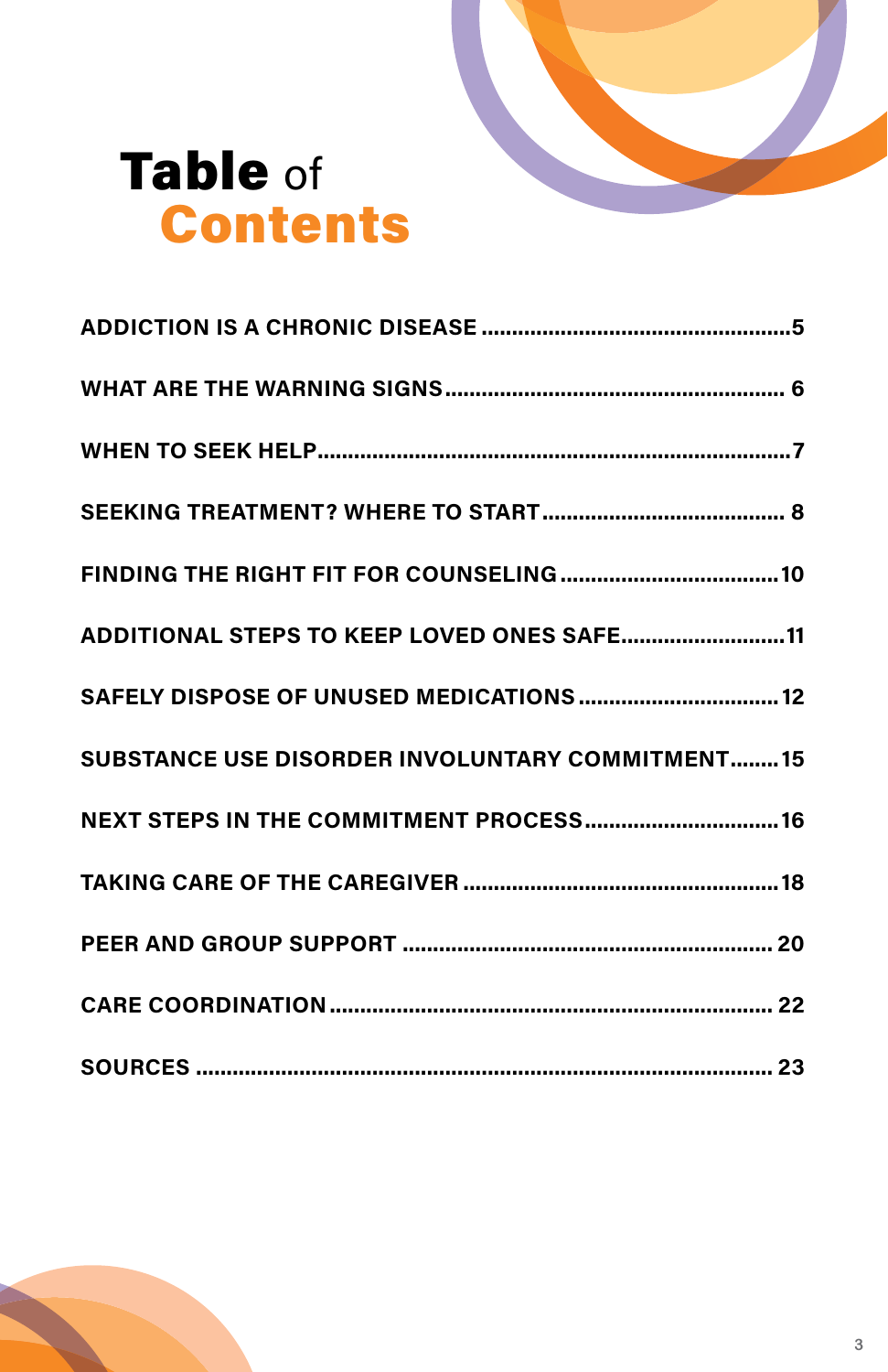# INTRODUCTION

**This guide is for you, the family member, friend, or loved one of an individual living with a substance use disorder, to assist in the path towards recovery. Whether you are concerned about yourself or a loved one, trained specialists are able to answer questions and can help get you and your family on the path towards recovery. Call the Resource Hotline 24/7 at 1-800-920-4343 for help and guidance.**

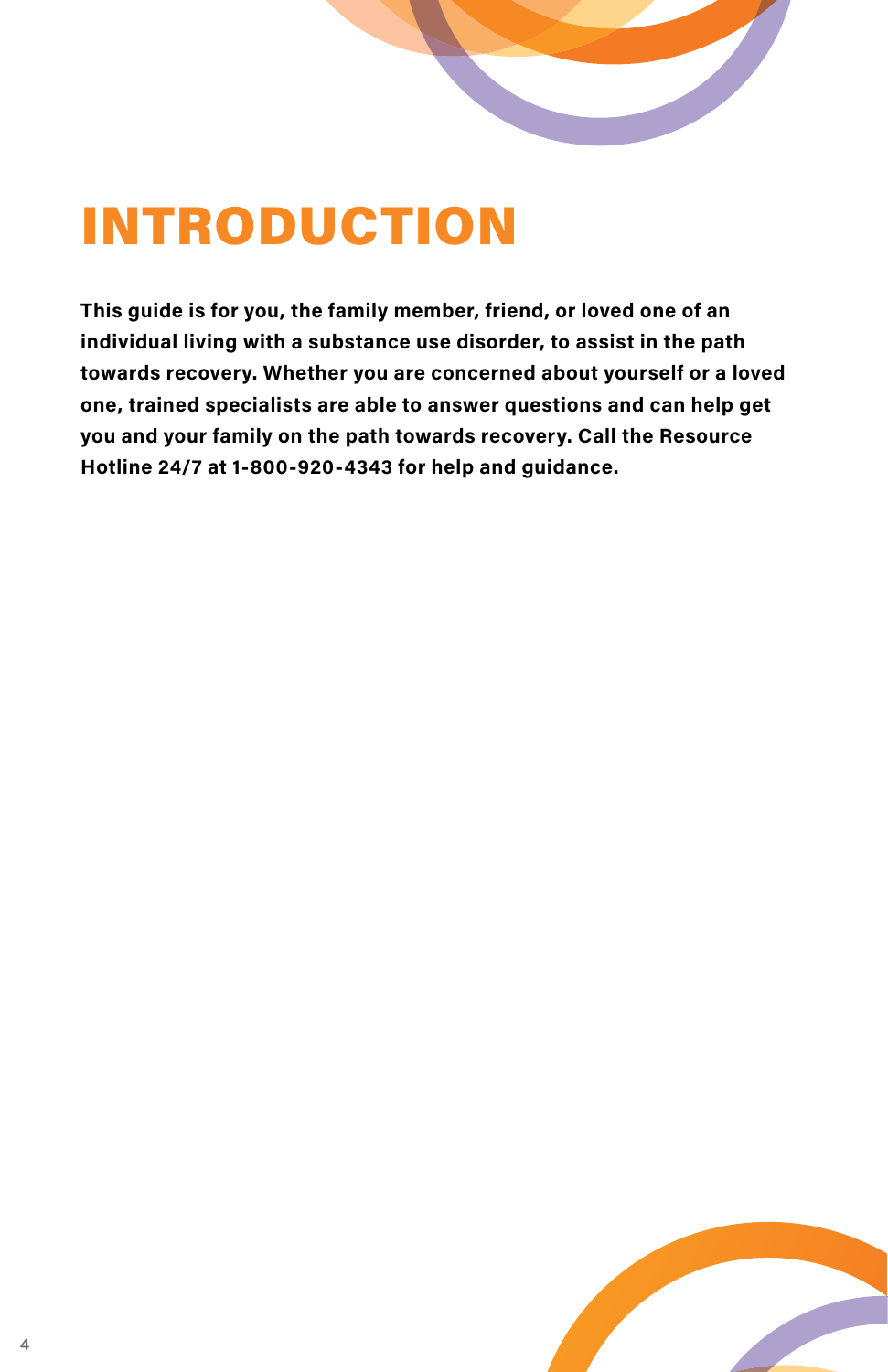# Addiction is a Chronic Disease

#### **ADDICTION, INCLUDING OPIOID USE DISORDER,**

is a chronic disease characterized by substance use that is compulsive or difficult to control despite the risk of harmful consequences.

**ADDICTION IS A COMPLEX DISEASE.** Many people mistakenly think that those who use substances lack moral principles or willpower and that they could stop their substance use simply by choosing to. In reality, quitting usually takes more than good intentions or strong will.

#### **NO SINGLE FACTOR CAN PREDICT WHETHER A PERSON WILL BECOME ADDICTED TO SUBSTANCES.** A combination

of genetic, environmental, and developmental factors influences risk for addiction. The more risk factors a person has, the greater the chance that using substances can lead to addiction.

#### **IT IS COMMON FOR A PERSON TO RETURN TO USE,** also

referred to as replapse, but this doesn't mean that treatment isn't working. As with other chronic health conditions, treatment should be ongoing and should be adjusted based on how the patient responds.

#### **PREVENTION EFFORTS MAKE A HUGE DIFFERENCE.**

Teachers, parents, and healthcare providers have crucial roles in educating young people and preventing substance use and addiction.

Source: National Institute on Drug Abuse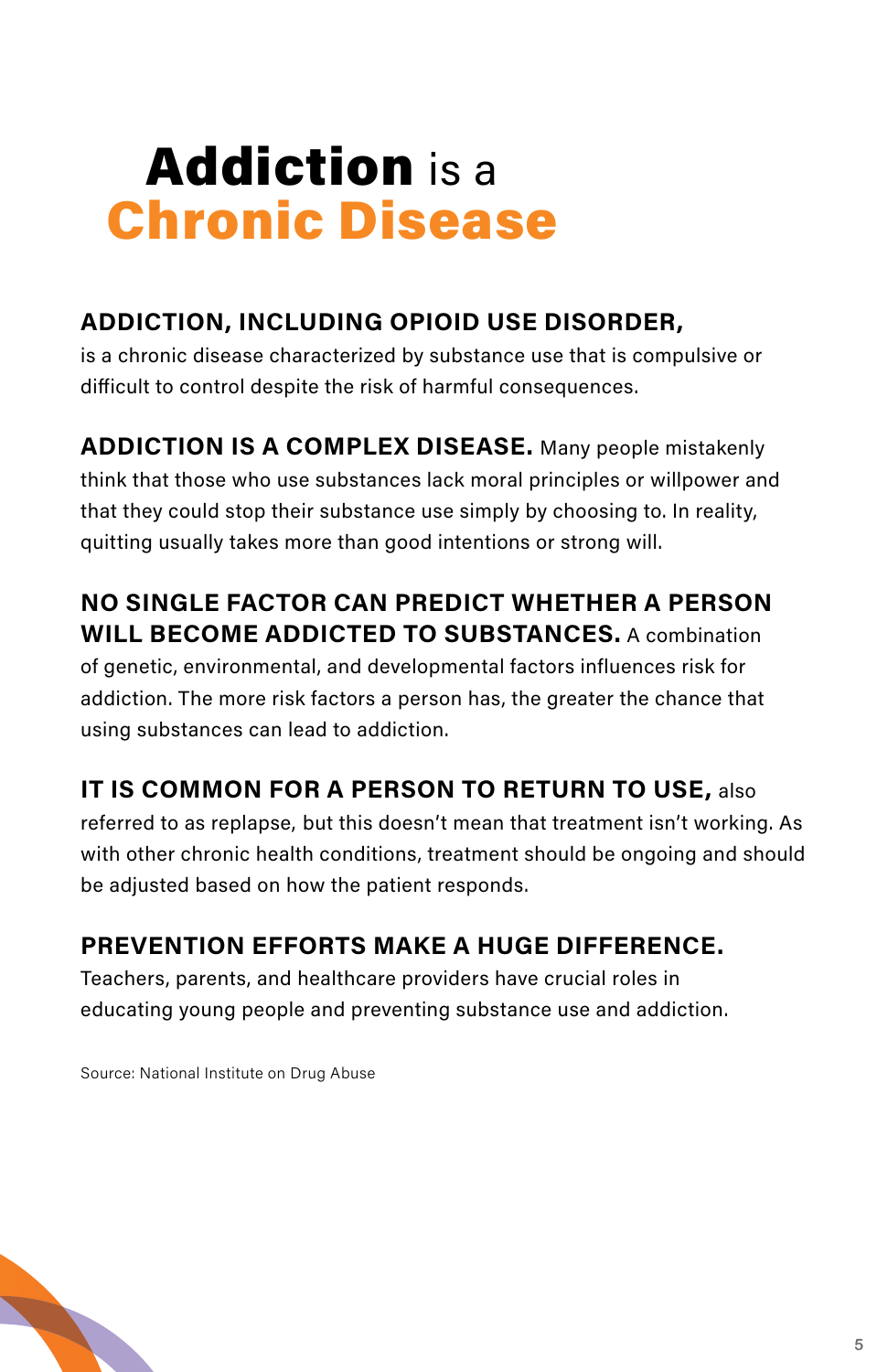# What are the Warning Signs

## SIGNS THAT A PERSON MAY BE MISUSING SUBSTANCES



**Having multiple prescriptions or extra pill bottles turning up in the trash**



**Dramatic changes in mood, or noticeable shifts in elation & euphoria**



**Social withdrawal or isolation**



**Sudden financial problems**



**Noticeable drowsiness or sedation**

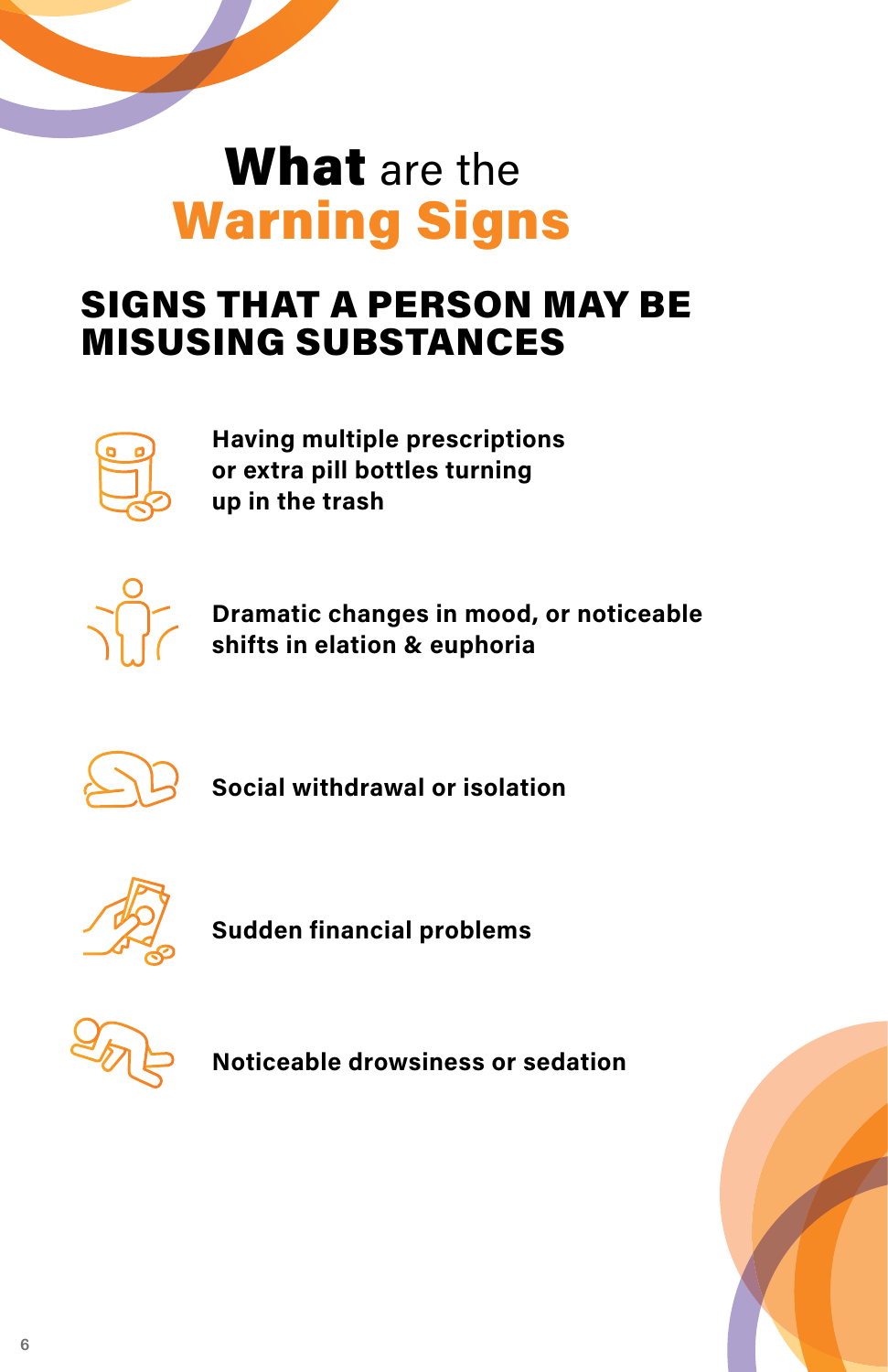# When to seek help for substance use

## IT CAN SOMETIMES BE DIFFICULT TO RECOGNIZE WHEN SUBSTANCE USE BECOMES A DISORDER.

#### **SIGNS OF A SUBSTANCE USE DISORDER MAY INCLUDE:**



Reliance on substances (drugs or alcohol) to get through the day



Needing to use substances to avoid symptoms of withdrawal





Needing more of the substance to experience the same effect







Spending more than a person can afford to maintain a supply of substances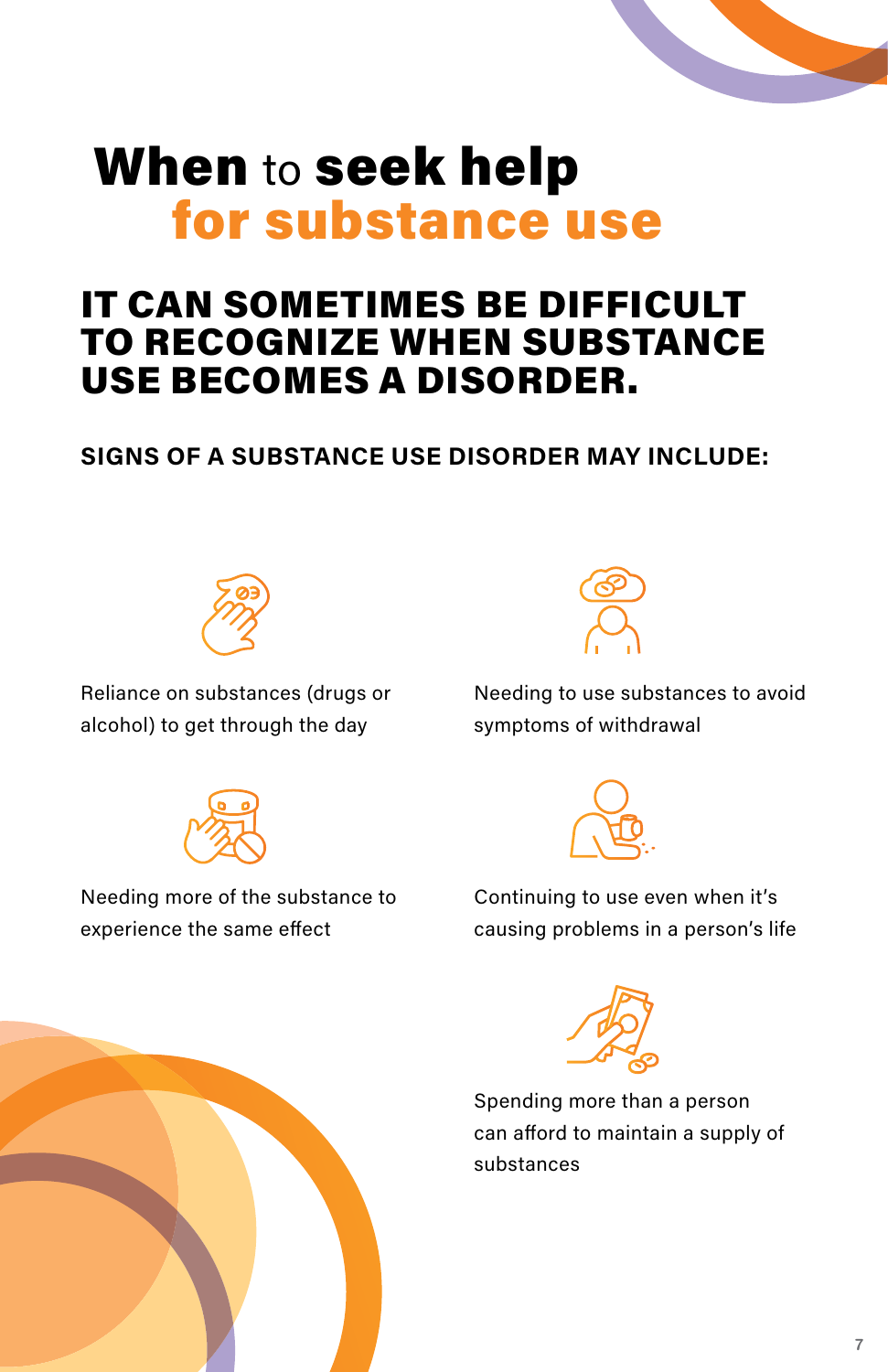# **Seeking** treatment? Where to Start.

**Treatment begins with an assessment in which the nature and extent of the substance use will be evaluated. This will determine which treatment options are best. Call the Resource Hotline to get information on where you or your loved one can get an assessment.** 

## WHAT ARE THE TREATMENT OPTIONS FOR SUBSTANCE USE?

Effective treatment for a Substance Use Disorder (SUD) will vary from personto-person. Treatment options include medical and behavioral health services which are often used in combination.

**DETOXIFICATION -** process of eliminating drugs or alcohol from the body. Consists of three steps – evaluation, stabilization, and transition into treatment. Offered in a wide variety of settings and at varying intensity levels depending on the needs of the individual.

**INDIVIDUAL AND GROUP COUNSELING –** assessment, treatment planning, and counseling services offered by trained professionals. Focuses on reducing or stopping substance use. Sessions can take place in a private one-on-one setting as part of an outpatient treatment plan, or through an inpatient stay at a residential treatment program.

**INPATIENT AND RESIDENTIAL TREATMENT - address more** severe SUDs requiring round-the-clock attention. Individuals are placed in 24-hour care and may receive both medical and behavioral health services.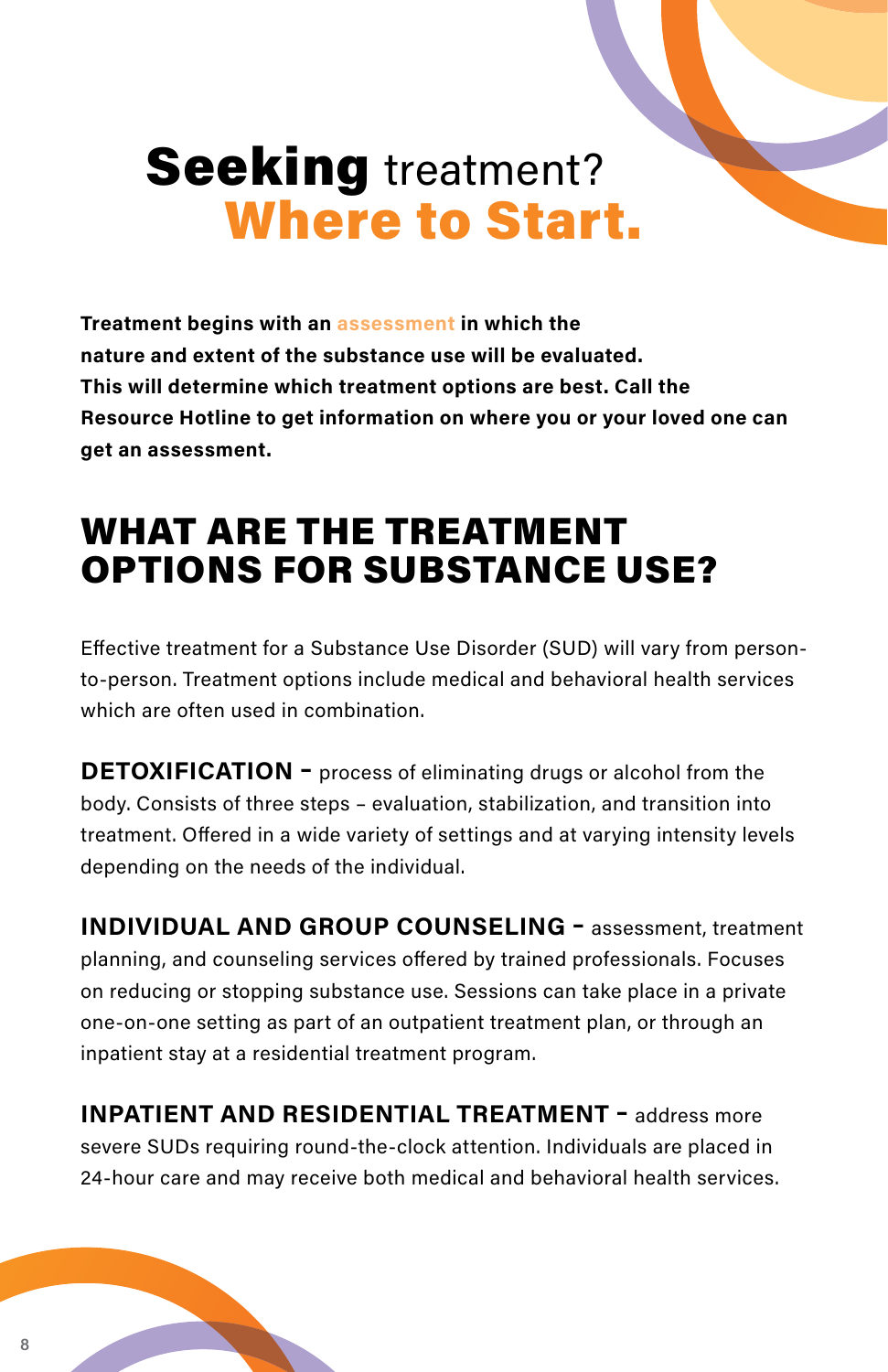**OUTPATIENT TREATMENT –** typically addresses less severe SUDs. Treatment may include counseling and drug education.

**MEDICATION-ASSISTED TREATMENT (MAT) –** MAT is the use of Food and Drug Administration (FDA) approved medications in combination with behavioral health therapies that provide a whole-patient approach to treatment. MAT is tailored specifically to each individual. Patients and providers determine whether MAT best fits an individual's needs.

**SUPPORT GROUPS AND 12-STEP PROGRAMS –** mutual support groups whose members are individuals who have or are at risk of a SUD. The groups meet in-person, by telephone or via the internet; provide emotional support, information and resources to help participants overcome their disorder; and may include faith-based and secular 12-step groups as well as non-12 step groups.

**SPECIALIZED LIVING –** provides safe and supportive living environments for those recovering from a SUD who want to maintain abstinence from alcohol and drugs (i.e. halfway houses, recovery homes, sober living homes).

To access a directory of treatment providers across South Dakota, visit [avoidopioidsd.com/searchable-database](http://avoidopioidsd.com/searchable-database) utilizing the keyword search "Substance Use Disorder Counseling."

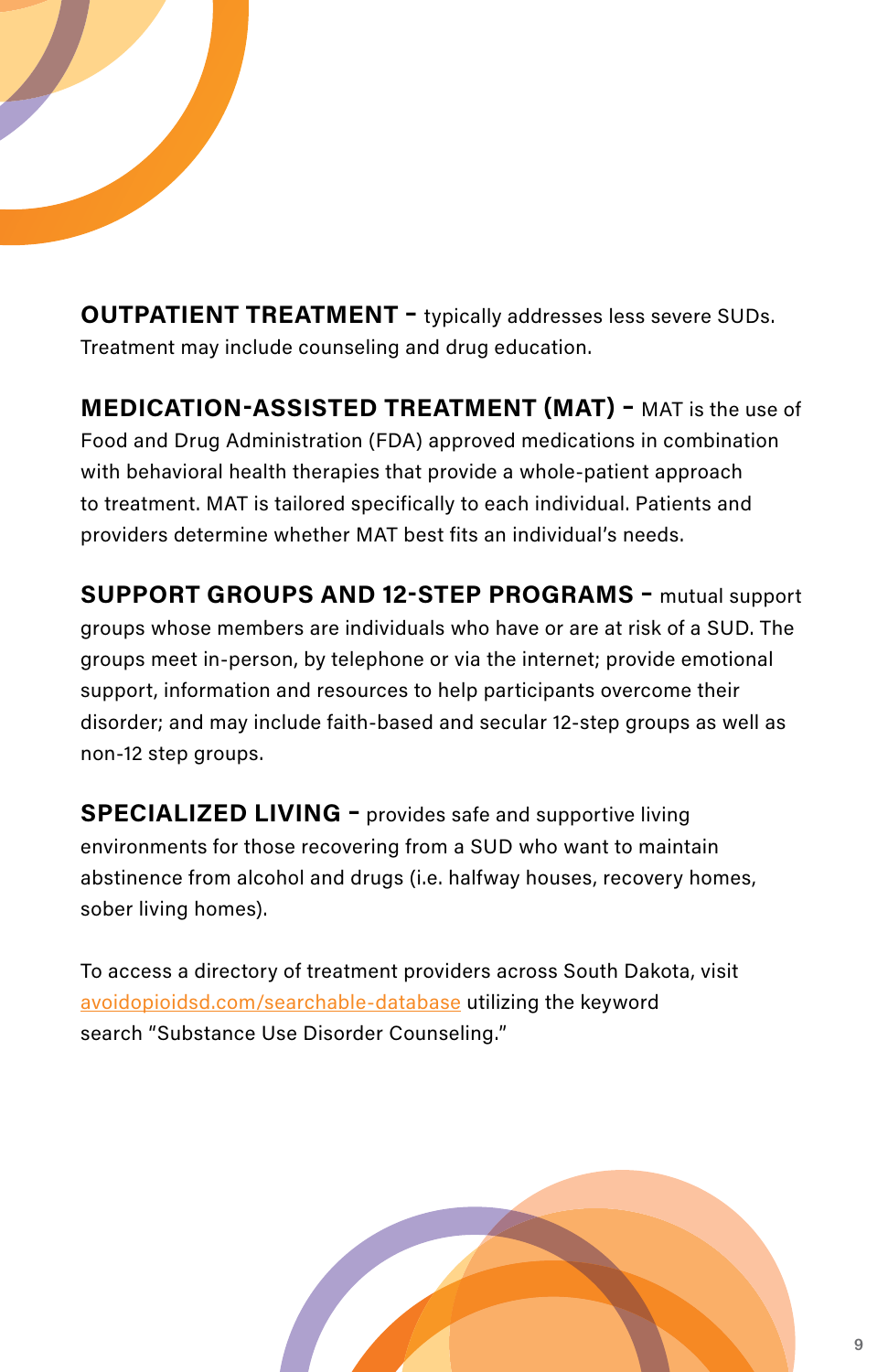# Finding the Right Fit for Counseling

## THINGS TO CONSIDER WHILE SEARCHING FOR TREATMENT

#### **COST OF SERVICES**

- Is there health insurance? If so, what behavioral health services does it cover?
- Will services be needed at a reduced cost? Some professionals offer a sliding fee scale that allows payment for services based on income.
- Location: distance from home, family, and loved ones.
- Scheduling: What times or days is treatment available?
- What amenities–rooming, meals, or recreational times–are offered?
- Family support: What kind of support is available for families? Is there family programming?

#### **PAYMENT FOR SUBSTANCE USE TREATMENT**

- Insurance companies are required to cover behavioral health conditions in the same way that they cover medical conditions. If there is insurance, check with the provider to see what they cover.
- Is there an Employee Assistance Program (EAP) through an employer? Some EAP's will cover the cost of the initial assessment and/or a number of counseling sessions. Legal spouses and children under the age of 26 often fall under the employee's benefit.
- Many people may avoid treatment for their SUD due to the cost. Individuals who meet programmatic and financial eligibility guidelines or who have considerable personal circumstances may qualify for state funded services.

For more information, go to [avoidopioidsd.com/searchable-database](http://avoidopioidsd.com/searchable-database) utilizing the keyword search "General Assessment for Substance Use Disorders," "Substance Use Disorder Counseling" and "Substance Use Disorder Treatment Expense Assistance."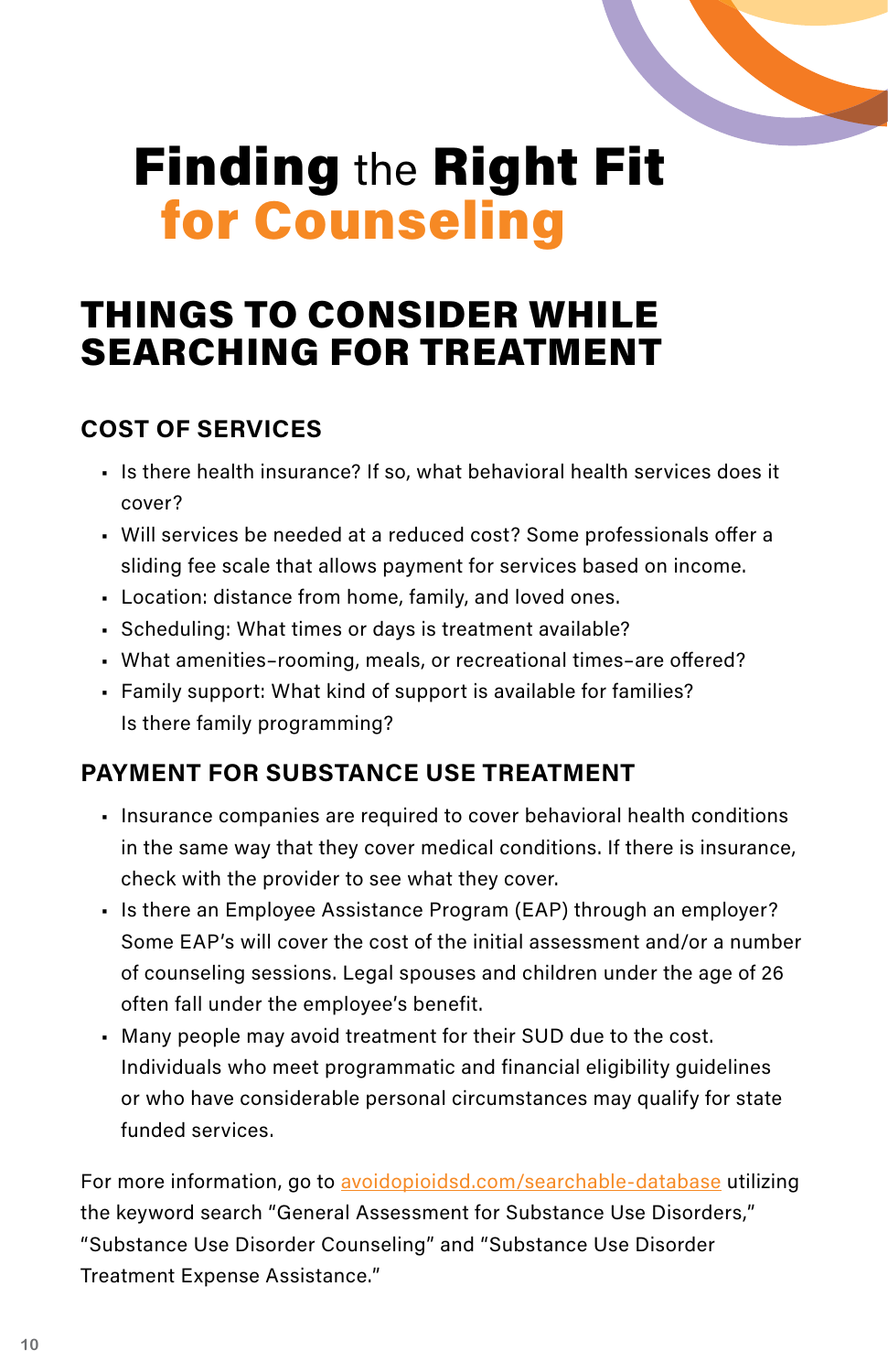# Additional steps to keep my Loved One Safe

If you believe someone you know is an immediate danger to themselves or others, or is experiencing a drug overdose, call 911.

#### **SAVING SOMEONE FROM AN OPIOID OVERDOSE REQUIRES QUICK RESPONSE. SIGNS OF AN OPIOID OVERDOSE INCLUDE:**

- Slow or shallow breathing
- Small, constricted pinpoint pupils
- Gasping noises while sleeping or snoring in an unusual way
- Skin that is pale, blue, or cold
- A slow heartbeat
- Limp body
- Loss of consciousness

#### **OPIOID OVERDOSE CAN HAPPEN:**

- When a patient misunderstands the directions for use, accidentally takes an extra dose, or deliberately misuses a prescription opioid or an illicit drug like heroin
- If a person takes opioid medications prescribed for someone else
- If a person mixes opioids with other medications, alcohol, or over-thecounter drugs

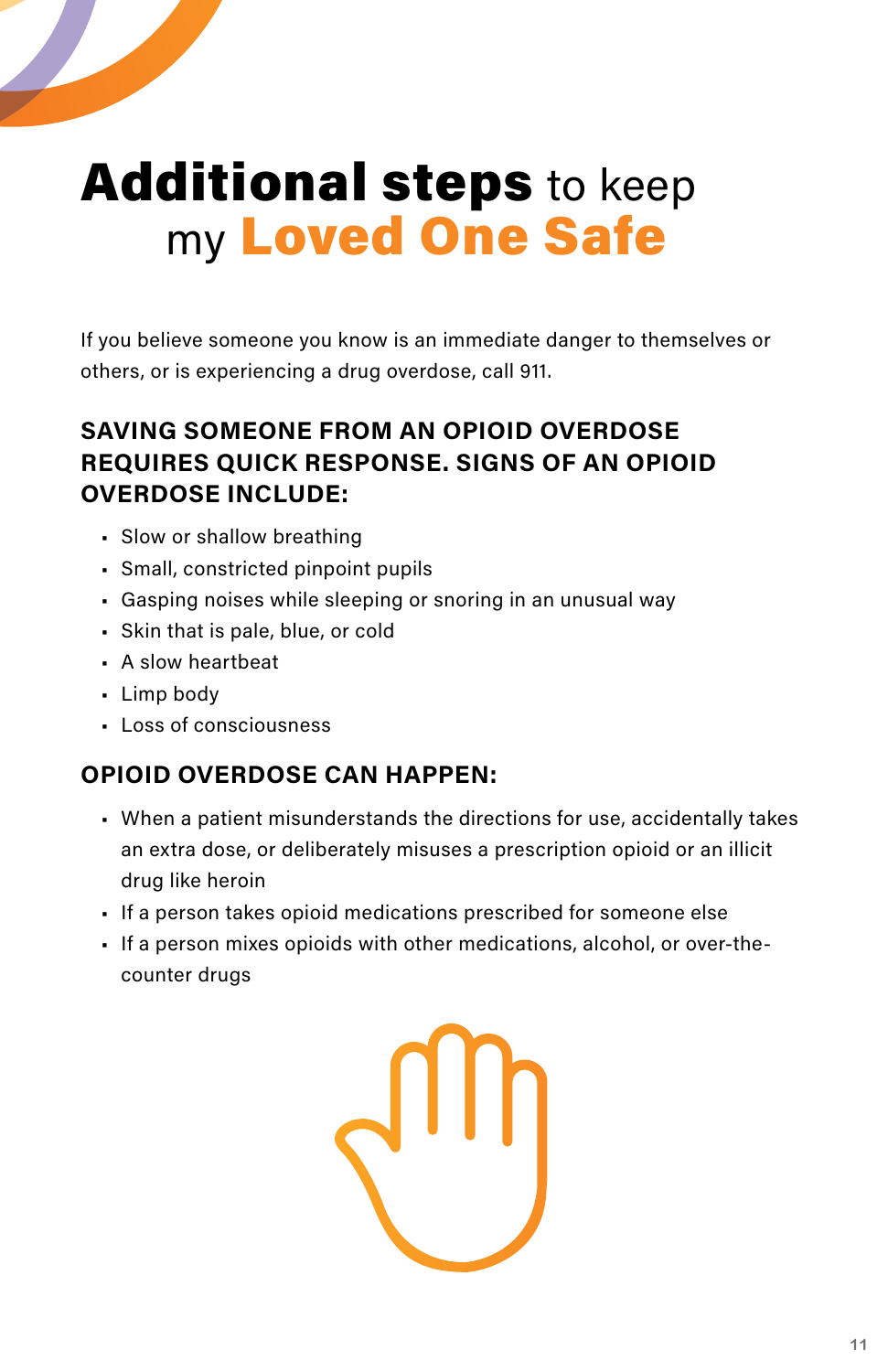

# Safely Dispose of unused Medications

#### **DRUG TAKE BACK SITES**

Unused prescription medications can find their way into the wrong hands which can be dangerous and tragic. Misused medications can lead to accidental overdose or addiction. Keep your loved ones safe – get rid of unused or expired medications. The best way to dispose of most types of unused or expired medications (both prescription and over the counter) is to drop them off at a drug take back site.

#### **IF YOU CANNOT GET TO A DRUG TAKE BACK LOCATION OR THERE ISN'T ONE NEAR YOU, YOU CAN...**

- Store prescriptions in a secure location, such as a lock box.
- Use DisposeRx packets for safe at-home disposal.

**To request a free DisposeRx packet or a lock box for medications to be shipped directly to you, contact the Resource Hotline at 1-800-929-4343.**

**To find a take-back location in your area, visit:** [AvoidOpioidSD.com/take-back-sites](http://AvoidOpioidSD.com/take-back-sites).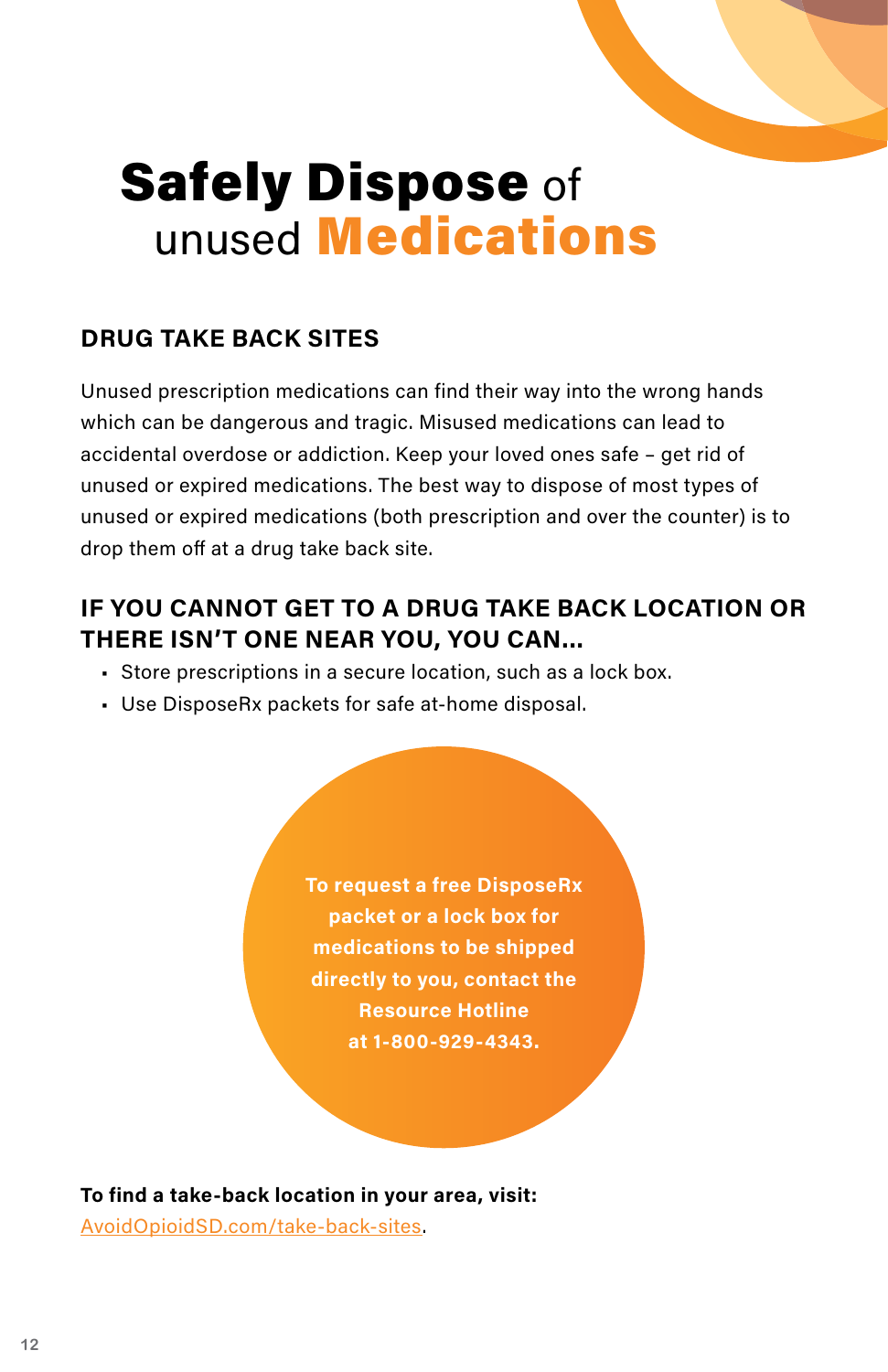# Safely Dispose of unused Medications

#### **HOW TO USE A DISPOSERX PACKET AT HOME**



**1. Remove cap from the medication bottle. Add water to medication until the bottle is 2/3 full.**

**2. Empty DisposeRx powder from one packet into the bottle. Replace cap on the bottle. Shake bottle to inactivate the medication for 30 seconds.**



**3. Safely discard in trash.**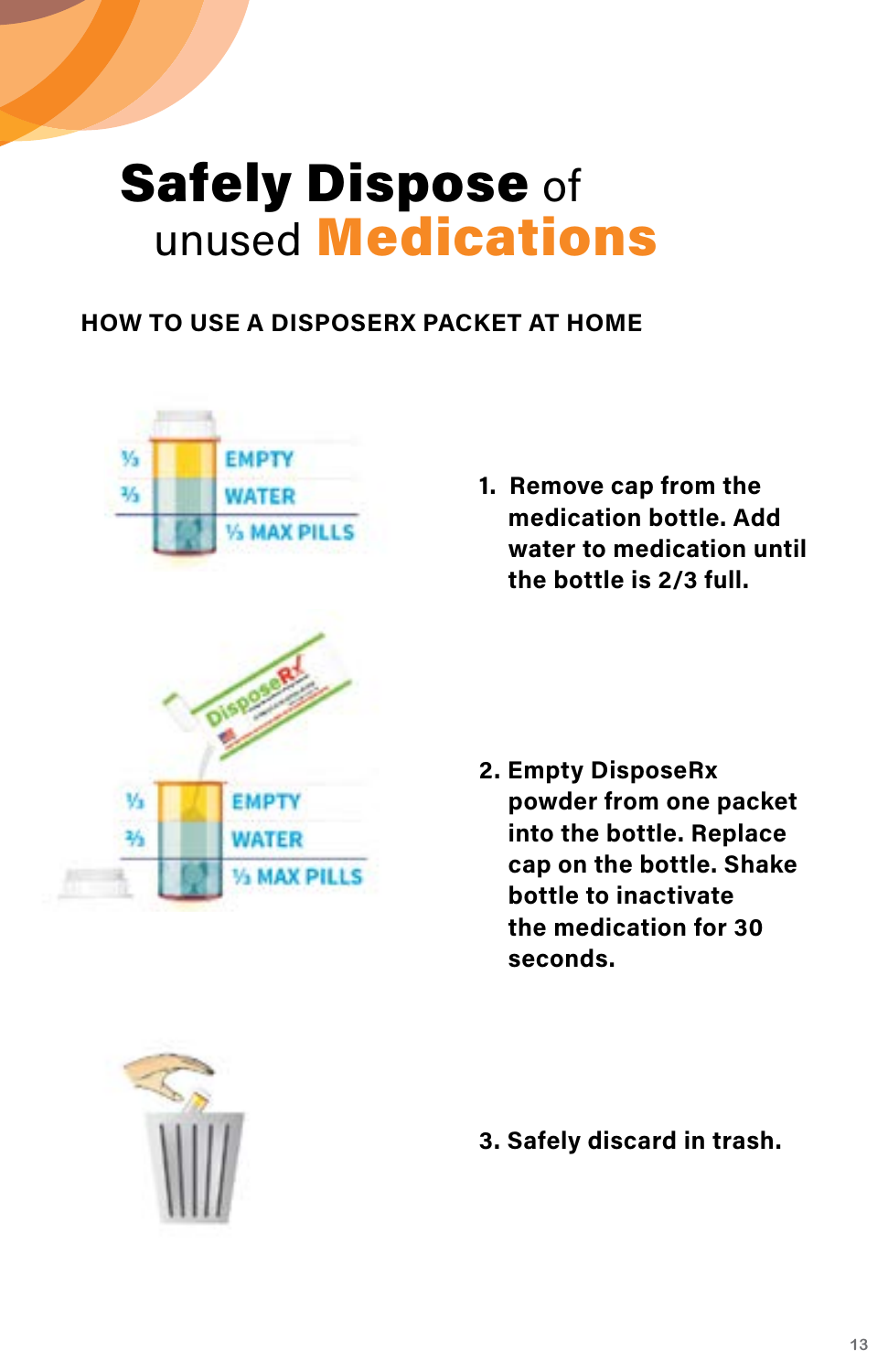

# What is Naloxone?

Naloxone is a medication approved by the FDA to prevent overdose by opioids such as heroin, morphine, and oxycodone. Naloxone is a medication that acts by blocking opioid receptor sites, reversing the toxic effects of the overdose. Naloxone is administered when a patient is showing signs of opioid overdose.

#### **WHEN IS NALOXONE EFFECTIVE?**

- Naloxone is effective if opioids are misused in combination with other sedatives or stimulants.
- It is not effective in treating overdoses of benzodiazepines or stimulant overdoses involving cocaine or amphetamines.
- If administered to an individual who was experiencing a medical emergency due to some other issue not related to opioid use, naloxone will not cause harm to the individual.

#### **HOW CAN I ACCESS NALOXONE?**

• The medication can be prescribed to family, friends, or others in a position to assist someone at risk for an opioid overdose. The medication given by most first responders across South Dakota is referred to as NARCAN*®* (naloxone HCl) and is delivered by intranasal spray.

#### **WHAT DO I DO IN AN EMERGENCY?**

If you believe someone you know is in immediate danger, call 911. When trying to help, it is important to call for emergency services, monitor your loved one closely, give CPR if needed, and administer naloxone effectively.

Source: [https://www.samhsa.gov/medication-assisted-treatment/treatment/](https://www.samhsa.gov/medication-assisted-treatment/treatment/naloxone) [naloxone](https://www.samhsa.gov/medication-assisted-treatment/treatment/naloxone)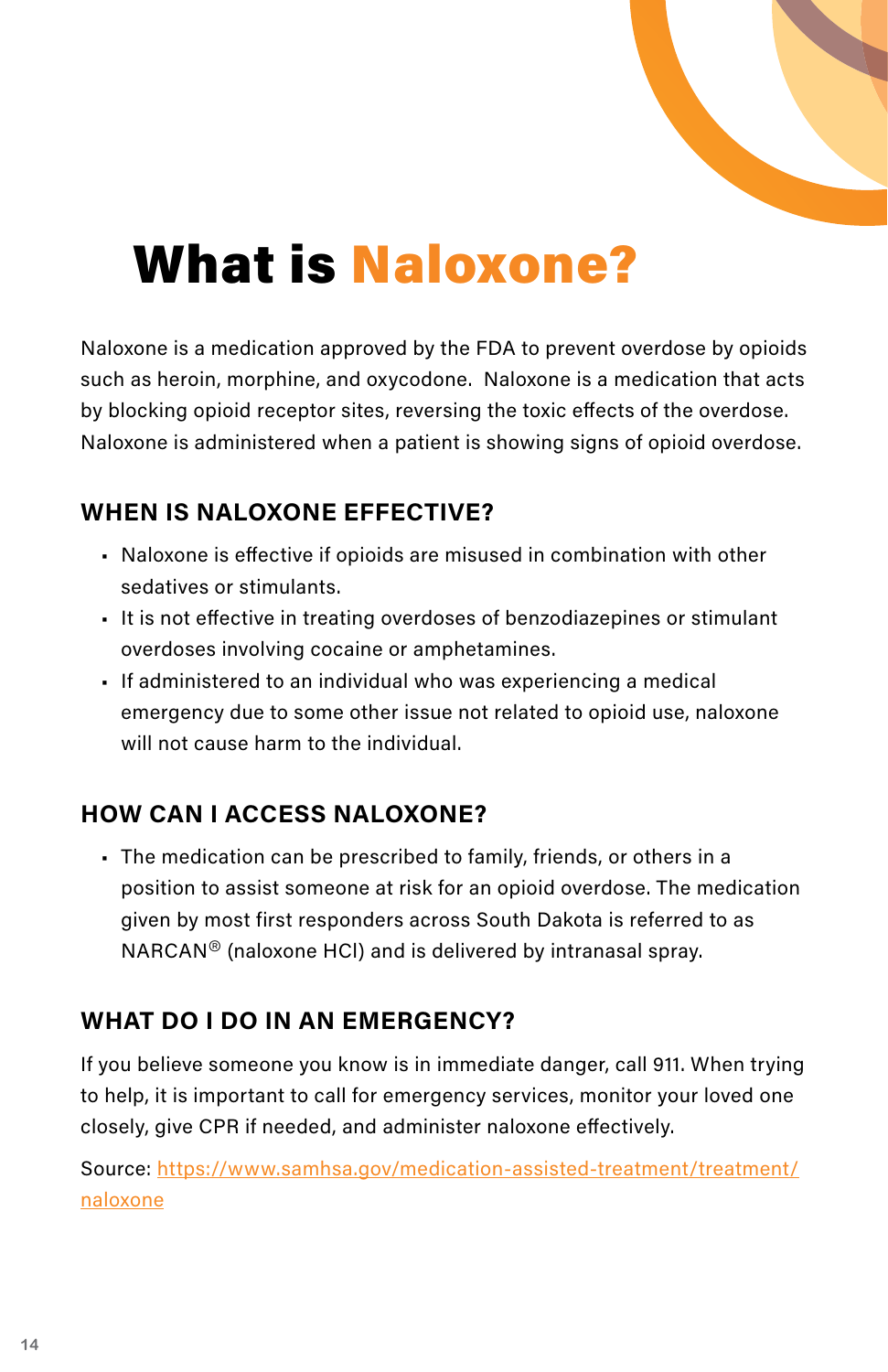# Substance Use Disorder **Involuntary** Commitment (also referred to as Civil Commitments)

Voluntary treatment for substance use is encouraged whenever possible. However, if your loved one is not able or willing to seek treatment, protective custody and emergency commitment through an involuntary commitment (IVC) may be necessary to get them the help they need. An IVC for substance use is when someone with a SUD can be legally obligated to obtain treatment. For an individual to be appropriate for an involuntary commitment to substance use treatment, you will need to provide information that supports that your loved one is using substances and continually lacks self-control, AND

- Has threatened, attempted, or inflicted physical harm to themselves or to another or is likely to cause harm to self or another
- Is incapacitated by the effects of alcohol or drugs
- Is using drugs or alcohol while pregnant

#### **HOW DO I PETITION FOR AN IVC FOR MY LOVED ONE?**

Any person such as a spouse, relative, friend, or physician, for example – may request an IVC by contacting the Clerk of Courts in the county where the person has residence or is currently located.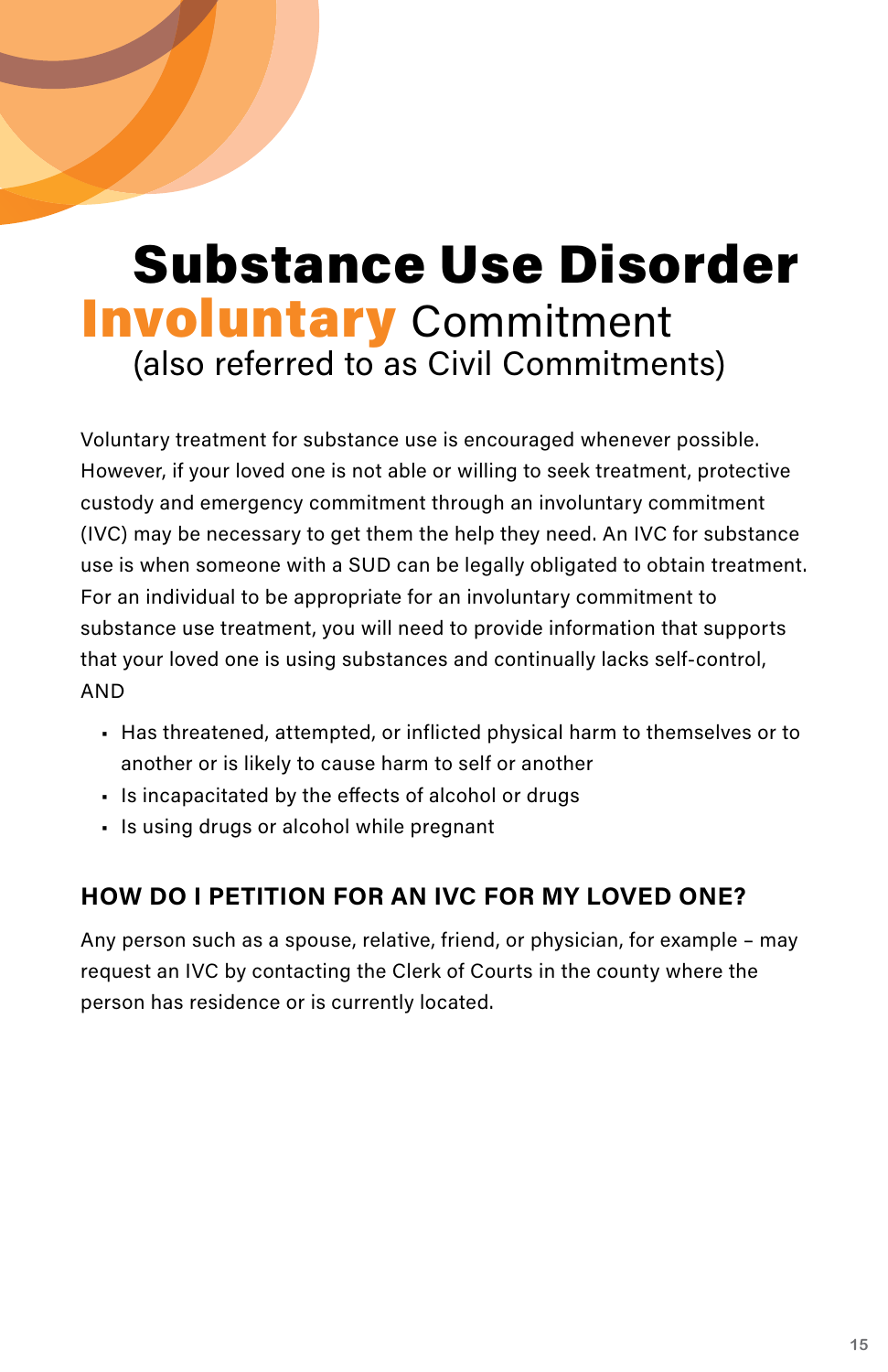# **Steps** in the Commitment Process

#### **IF YOU ARE CONSIDERING IVC, HERE ARE A FEW STEPS TO ASSIST YOU IN STARTING THE PROCESS.**



#### **STEP 1: PETITION**

Start by contacting the Clerk of Courts in the county where the person has residence or is currently located to complete an application. The Clerk of Courts gives it to a judge, who appoints an attorney to represent you (as the person making the petition).

An addiction counselor will complete an assessment and make treatment recommendations based on the individual's needs.

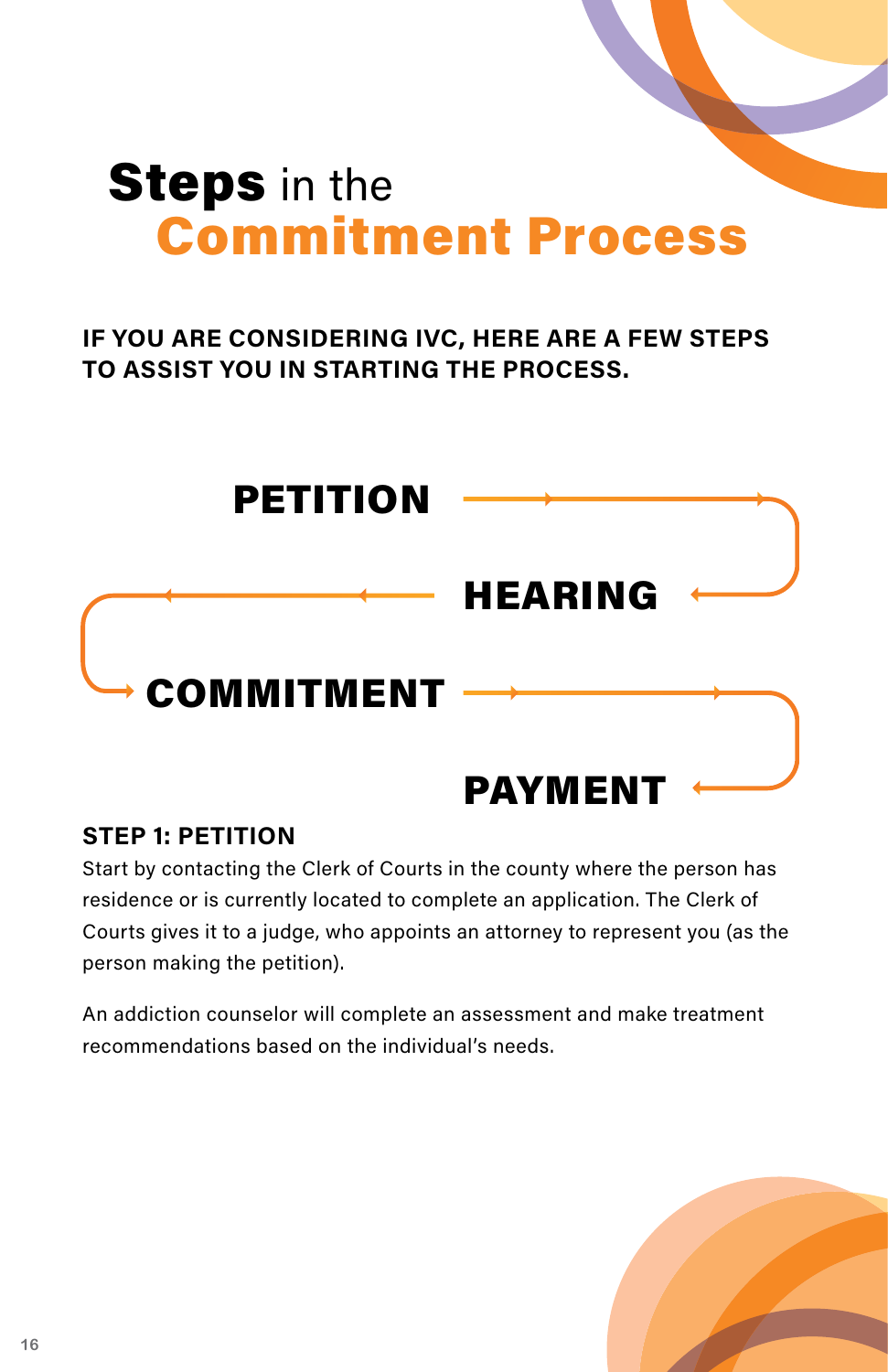#### **STEP 2: HEARING**

- **• Right to an attorney:** The individual, referred to as the "respondent" at this point in the process, has the right to his or her own attorney.
- **• Time frame:** A hearing will be held within 10 business days of filing the petition.
- **• Testimony:** The petitioner and the addiction counselor could be requested to testify at the hearing. The respondent will be present in court, except if his or her presence is likely to cause damage or harm to the person testifying.
- **• Decision:** The judge will determine if commitment requirements are met based on the testimony of the petitioner and the addiction counselor who completed the asssessment. If the requirements are met, the court will make an order of commitment to an approved treatment facility that is able to provide appropriate and beneficial treatment.

#### **STEP 3: COMMITMENT**

- **• Treatment services:** The addiction counselor completing the assessment will arrange treatment based on the treatment recommendations for that individual.
- **• Time frame:** An individual can be committed for up to 90 days. The length of commitment is individualized for clients' needs at the treatment agency. If it is found that the likelihood of harm upon self or others no longer exists, or that no further treatment is appropriate, the individual may be discharged.

#### **STEP 4: PAYMENT**

Payment for treatment services, under the involuntary commitment, may be assigned to insurance, private pay, other third party payers, a combination of state and federal funding, or Medicaid.

More resources can be found at: https://dss.sd.gov/behavioralhealth/services.aspx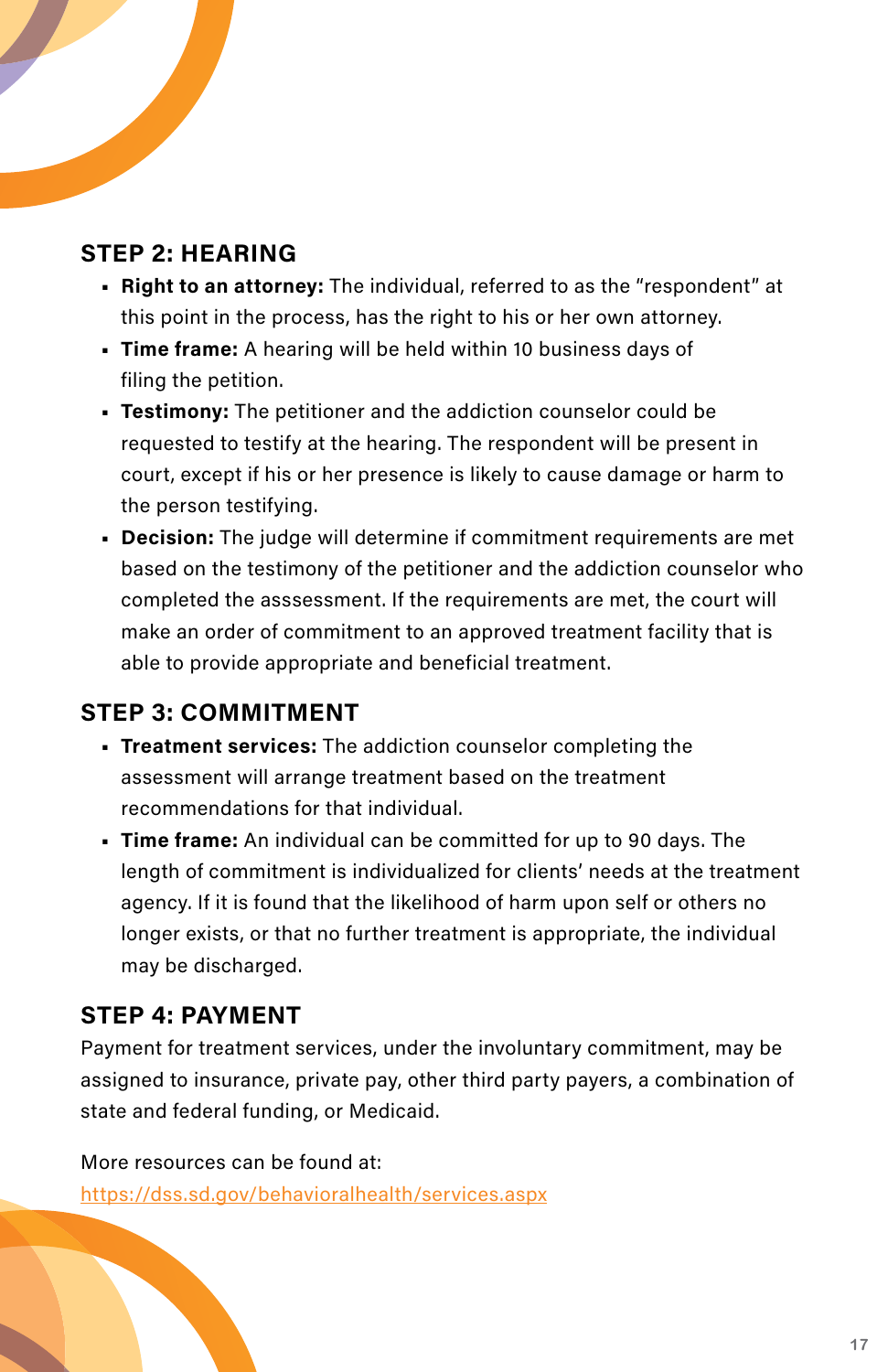

# Taking care of the **Caregiver**

#### **SELF-CARE**

There are many things we can do to take care of ourselves physically, emotionally, and mentally. Sometimes a change in one area can positively impact change in other areas. Here are some ideas to consider:

#### **PHYSICAL HEALTH**

- •eating nutritious foods
- •exercising
- •drinking plenty of water
- •getting good sleep

#### **EMOTIONAL HEALTH**

- •establishing safe or healthy boundaries to protect yourself from unhealthy relationships, places and activities
- •growing your circle of friends and support system
- •improve self-confidence by taking on new hobbies, skills or tasks





**ESTABLISHING BOUNDARIES**

**FIND SUPPORT BECOME** 

# **CONFIDENT**

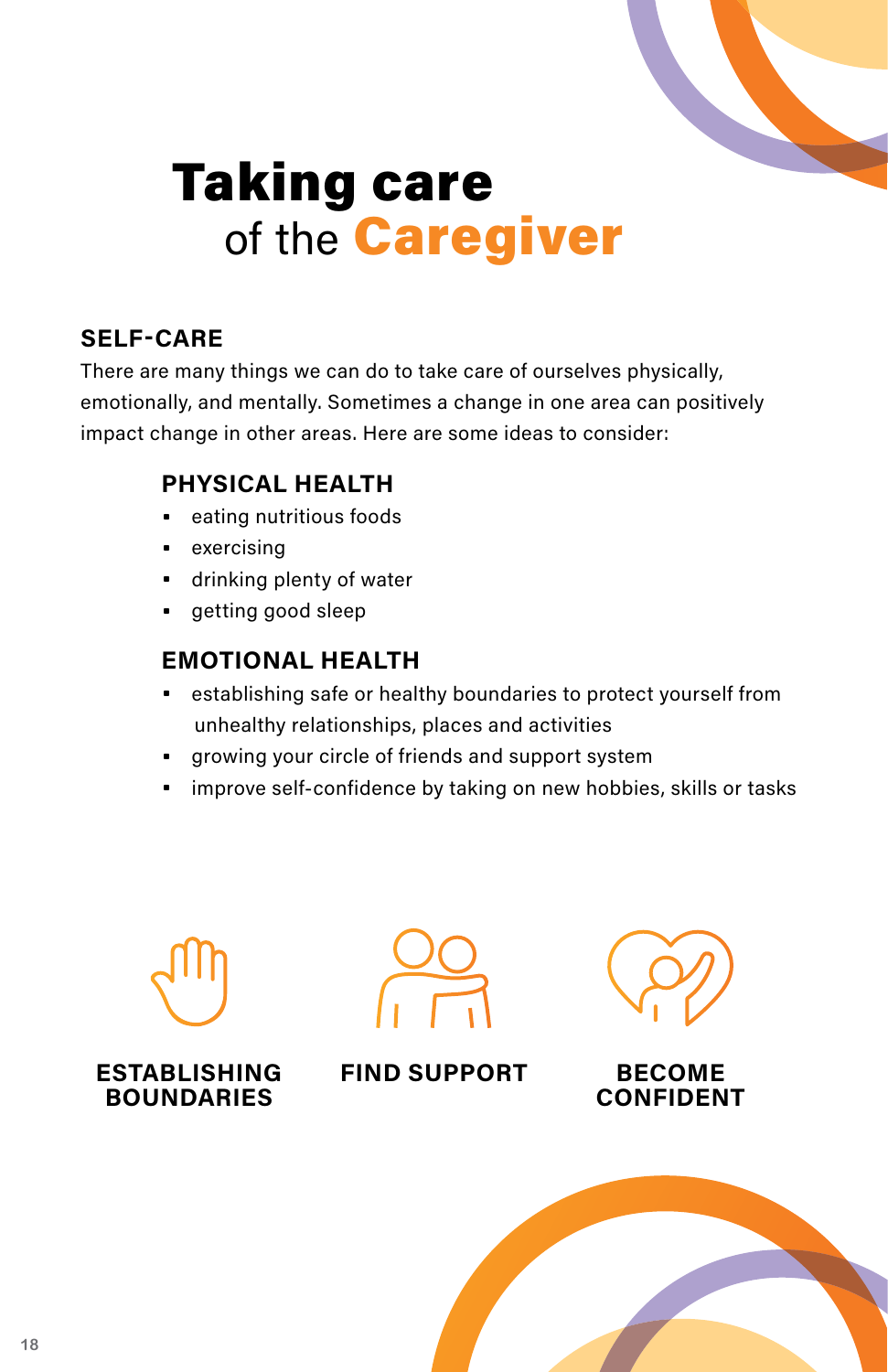#### **MENTAL HEALTH**

- **Relaxation techniques** can help us move through disturbing or upsetting feelings. When practiced often, they can become a tool for maintaining a healthy mindset.
	- •Focused breathing
	- •Muscle relaxation
	- •Guided imagery
	- •Meditation
	- •Repetitive prayer or saying
- **Individual therapy –** Some people may benefit from therapy. Find a therapist that specializes in areas of your concern by visiting [www.avoidopioidsd.com/searchable-database](http://avoidopioidsd.com/searchable-database) and utilizing the keyword search "Individual Counseling."
- **Medication –** In some cases, individuals may benefit from medications to help them function at their best. Talk to your primary care provider for more information.

#### **NATURAL OR ALTERNATIVE THERAPIES**

Please consult with your primary care provider to discuss natural or alternative options to identify the most effective approach to individualized care.

#### **ONLINE RESOURCES OR APPS**

There are some great resources to help you learn more about your mood by tracking it, identifying triggers, fluctuations and potential relaxation techniques, many of which are free. You can utilize your preferred internet search engine or phone's app store to find a the best resource for you.

Referrals and more information can be found at [avoidopioidsd.com/](http://avoidopioidsd.com/searchable-database) [searchable-database](http://avoidopioidsd.com/searchable-database) utilizing the keyword search "Meditation," "Individual Counseling," "Mental Health Screening," or "Psychiatric Medication Services."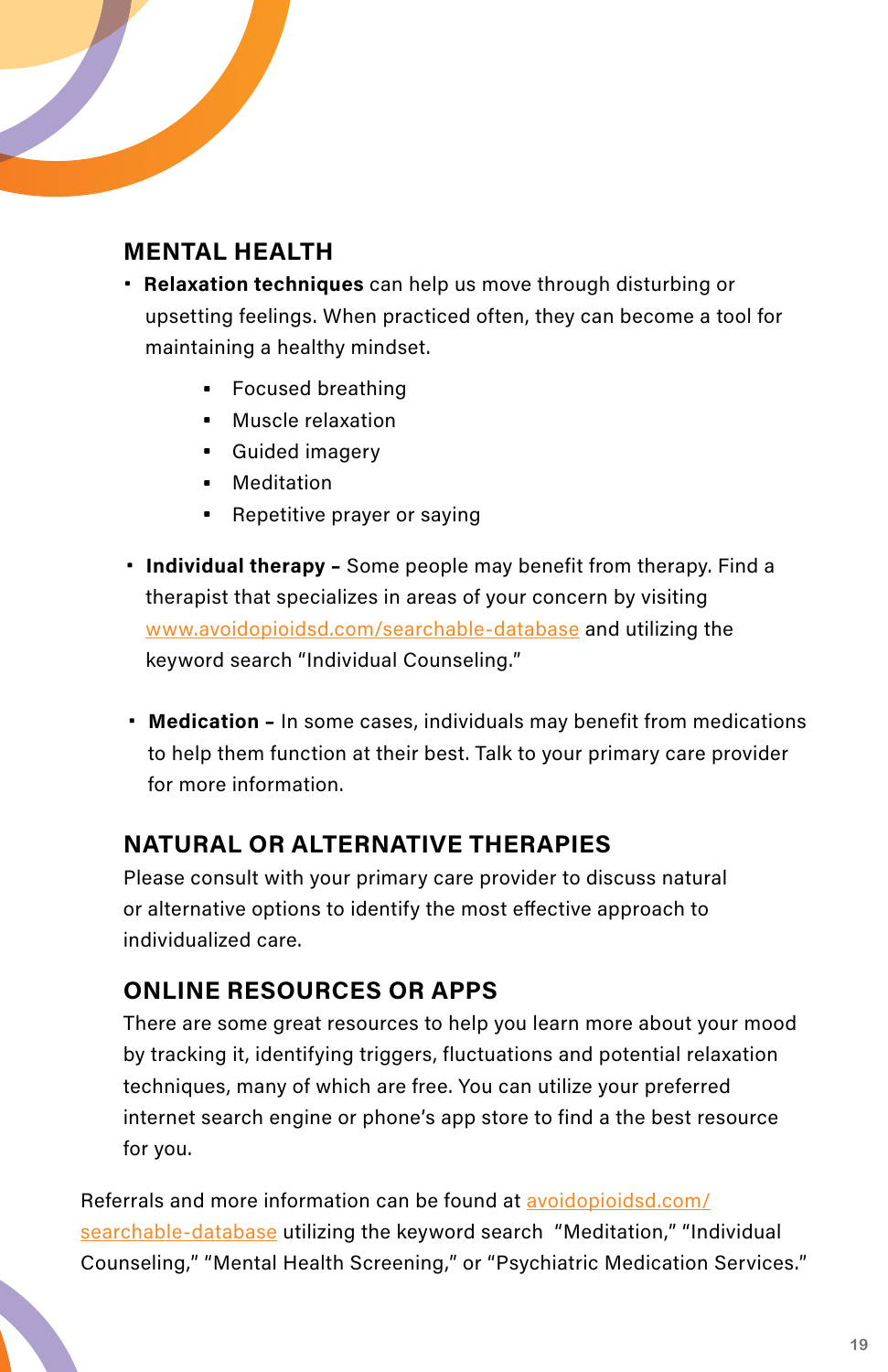# Recovery support **strategies for Loved Ones**

Recovery is a process of change through which individuals improve their health and wellness, live self-directed lives, and strive to reach their full potential. Recovery can have many pathways, and support from families or peers can be instrumental in supporting positive outcomes for your loved one.

#### **THERE ARE FOUR MAJOR DIMENSIONS THAT SUPPORT A LIFE IN RECOVERY:**

- Health: Learning to overcome, manage, or more successfully live with symptoms and making healthy choices that support one's physical and emotional wellbeing.
- Home: A stable and safe place to live.
- Purpose: Meaningful daily activities, such as a job, school, volunteer work, or creative endeavors; increased ability to lead a self-directed life; and meaningful engagement in society.
- Community: Relationships and social networks that provide support, friendship, love, and hope.

Talking with people who have lived experience with addiction can be helpful in supporting your loved ones recovery. Mutual support groups consist of members who come together because their loved one has or is at risk of a SUD. Specific groups may consist of spouses, partners, children of all ages, or friends of individuals involved in substance use. The groups meet inperson, by telephone or via the internet and allow participants to share their experience, strengths and hopes to solve the problems they have in common and support the recovery of their loved one.

Referrals and more information on the below strategies available in South Dakota can be found at [https://www.avoidopioidsd.com/find-help/peer](https://www.avoidopioidsd.com/find-help/peer-group-support/)[group-support/](https://www.avoidopioidsd.com/find-help/peer-group-support/).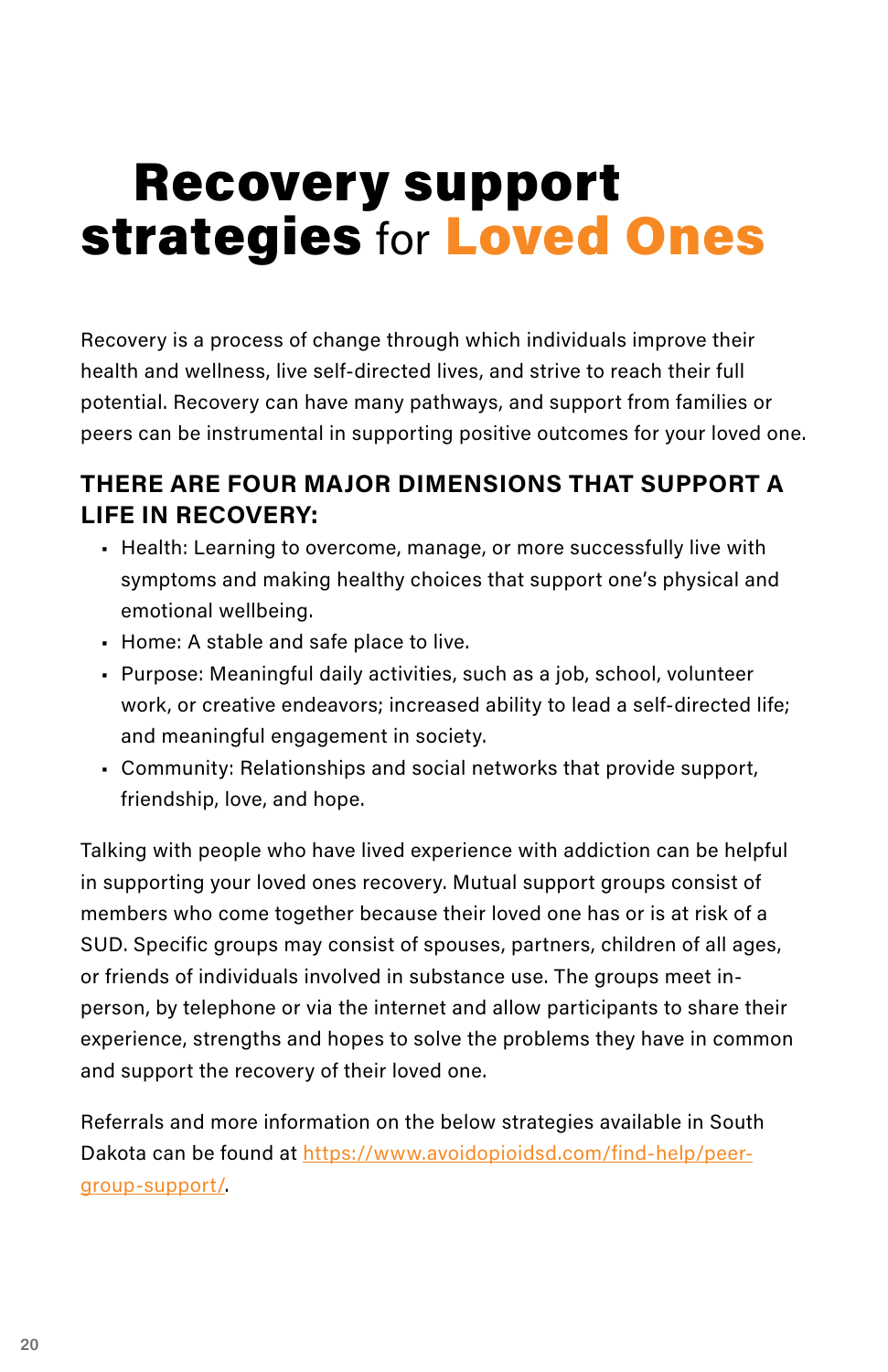#### **PEER COACHING**

Peer support workers are people who have been successful in the recovery process who help others experiencing similar situations. Through shared understanding, respect, and mutual empowerment, peer support workers, or coaches, help people become and stay engaged in the recovery process and reduce the likelihood of the return to use of substances. Peer support services can effectively extend the reach of treatment beyond the clinical setting into the everyday environment of those seeking a successful, sustained recovery process.

In South Dakota, recovery support services are available for both individuals impacted by addiction as well as their loved ones.

Loved ones play a central role in treatment for any health problem, and SUD are no exception. Having a network of support from family members and other loved ones is crucial to the recovery process.

#### **WHAT CAN LOVED ONES DO TO HELP:**

- Attend family or marriage counseling sessions recommended by the counselor.
- Attend support groups for families or friends of individuals with a SUD.
- Seek out education about substance misuse, addiction, treatment, and recovery for a better understanding.
- Be encouraging and supportive of the loved one in treatment.
- Create an atmosphere that promotes recovery, such as, removing substances from the house including alcohol and unused prescription medications.

Source: [www.samhsa.gov/brss-tacs/recovery-support-tools-resources](http://www.samhsa.gov/brss-tacs/recovery-support-tools-resources)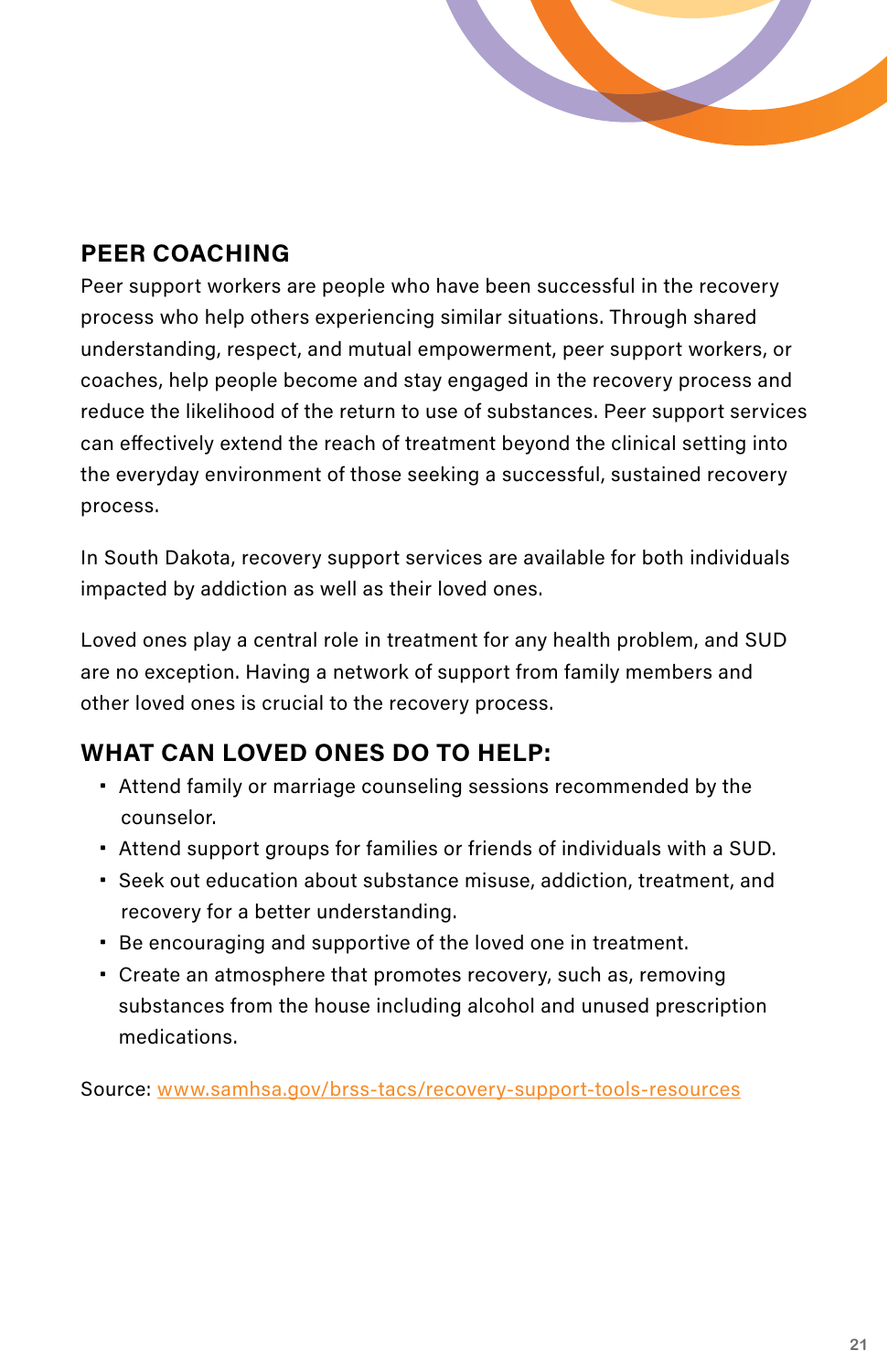# Care Coordination

Opioid Care Coordination is a free, confidential service available for all South Dakotans. Call the Resource Hotline at 1-800-920-4343.

#### **WHAT IS A CARE COORDINATOR?**

Care Coordinators are trained specialists with additional training for substance use disorders. They understand the challenges with addiction, identify stumbling blocks to recovery, and lay the groundwork as individuals transition into treatment.

#### **WHO CAN PARTICIPATE IN CARE COORDINATION?**

This service is available for anyone struggling that doesn't know where to turn, including:

- Individuals struggling with SUD
- Family members or friends that need extra support and guidance

#### **IF I CHOOSE TO PARTICIPATE, WHAT IS THE COMMITMENT?**

- It's extremely flexible and totally up to you
- Care Coordination is available for as long as support is needed (often through the first year)
- Calls can be scheduled with a Care Coordinator in whatever way best fits individual needs and schedule
- You can opt out of Care Coordination at any time

#### **EXPERIENCING OVERDOSE LOSS**

Sometimes, despite our best efforts, we lose a loved one to overdose. Help is here for you during that difficult time whether it be connecting to local resources or by providing listening and support.

Call the Resource Hotline at 1-800-920-4343.

For more information, visit: [www.avoidopioidsd.com/care-coordination.](http://www.avoidopioidsd.com/care-coordination)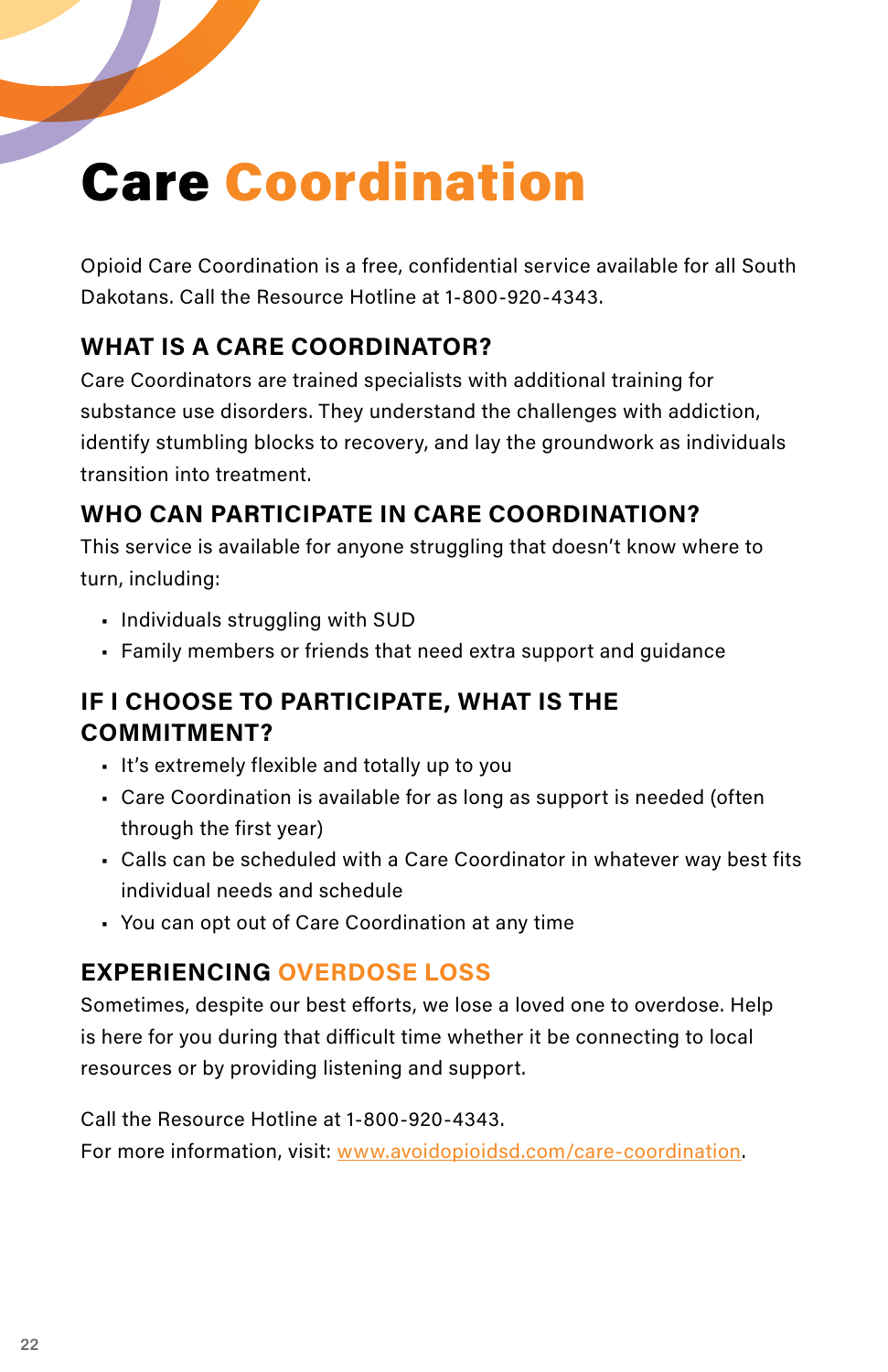# Sources:

**Information adapted from the Helpline Center's HelpSheets which can be found at [helplinecenter.org/helpsheets](http://helplinecenter.org/helpsheets).**

Addiction Resource Center: https://www.addictionresourcecenter.org/American

American Psychological Association: https://www.apa.org/helpcenter/controlling-anger.aspx

AvoidopioidSD.com

Center for Disease Control and Prevention (CDC) https://www.cdc.gov/drugoverdose/ pdf/patients/Preventing-an-Opioid-Overdose-Tip-Card-a.pdf; https://www.cdc.gov/ drugoverdose/index.html

Drugs.com https://www.drugs.com/mtm/narcan-nasal.html

DSS Involuntary Commitments: https://dss.sd.gov/behavioralhealth/services.aspx

Harvard Medical School: https://www.health.harvard.edu/mind-and-mood/sixrelaxation-techniques-to-reduce-stress

Mayo Clinic: https://www.mayoclinic.org/healthy-lifestyle/adult-health/in-depth/ anger-management/art-20045434

National Alliance on Mental Illness: https://www.nami.org

National Institute on Alcohol Abuse and Alcoholism (NIAAA): www.niaaa.nih.gov

National Institute on Drug Abuse: [drugabuse.gov](http://drugabuse.gov)

#### [OnMeth.com](http://OnMeth.com)

Psychology Today: https://www.psychologytoday.com/us

South Dakota Codified Laws: http://sdlegislature.gov/Statutes/Codified\_Laws/ DisplayStatute.aspx?Type =Statute&Statute=34-20A-63

Substance Abuse and Mental Health Services Administration: https://www.samhsa.gov/

The Helpline Center: www.helplinecenter.org/211database

This booklet was developed by the Helpline Center in partnership with South Dakota Department of Social Services to provide a brief overview of the designated topic. For more information, call the Resource Hotline at 1-800-920-4343.